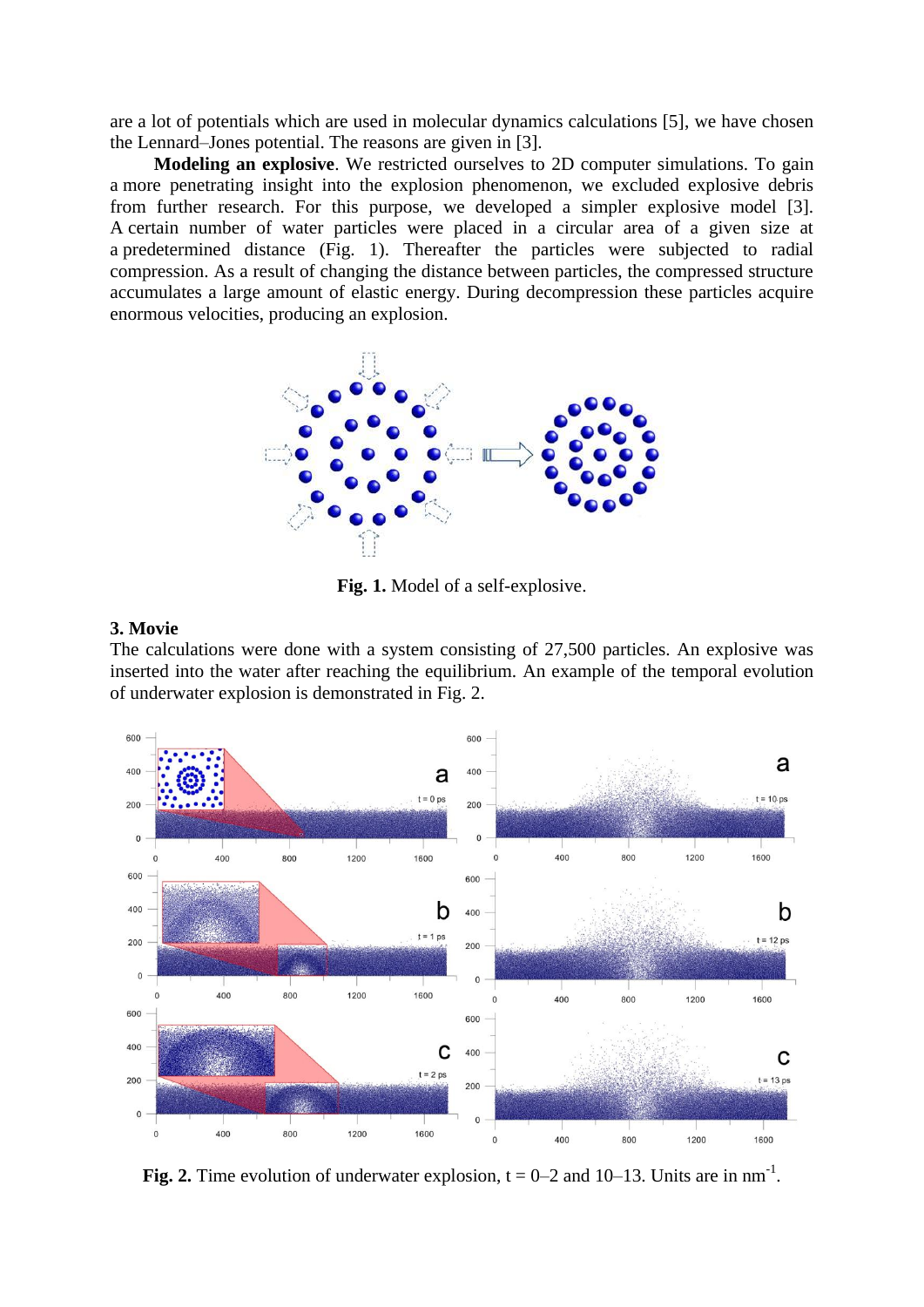Figure 2a (left) shows the system before explosion; the zoom area specifies the location and structure of an explosive. Decompression of the explosive creates a shock wave and a cavity (Fig. 2b, left). It should be emphasized that the cavity is not empty and resembles fog (rarefied water). The expanding shock wave produces a dense compression shock in a narrow region (Fig. 2c, left). Thereafter the shock-wave front reaches the free surface. Later the cavity reaches the surface transforming into a water crater (Fig. 2a, right). The following picture resembles a volcanic eruption (Figs. 2b, 2c, right). At first the volcano is very active and then becomes extinct.

### **4. Studying structure of a shock wave**

Up to now there is no complete physical theory describing quantitatively nucleation, development and damping of shock waves. The existing theories have a formal thermodynamical character. The only exception can be found in the book [6] but it contains too many assumptions and became out of date. However, if one wants not only to describe the properties, but understand their nature, one should establish their origin turning to the constituent particles of a system [7]. Unfortunately there are no experimental methods which are able to give such information.

The first step for studying a structure of shock waves with the help of molecular dynamics was done in [8]. However, no description of a special technique developed was given. In this paper we eliminate this drawback. The region in which a shock wave is progressing is divided into three equal circular sectors:  $0-30$ ,  $30-60$ , and  $60-90^\circ$  (Fig. 3). In its turn, each sector is divided into circular layers of an equal thickness. For each sector, the radial density of particles is calculated with the following formula:

$$
\rho_{rad}(t) = \frac{N_{sector}(t)}{L_{sector}} = \frac{6N_{sector}(t)}{\pi R_{sector}}.
$$

Here  $N_{sector}$  is the number of particles in a sector,  $L_{sector}$  is the sector length, and  $R_{sector}$  is its radius. The values are taken at definite time intervals. An example of such calculation is represented in Fig. 4 which shows the evolution of shock-wave shape in different sectors (counter-clockwise from x-axis) in an orderly sequence. The wave is moving from left to right.



**Fig. 3**. Fragmentation of a region in which a shock wave is developing.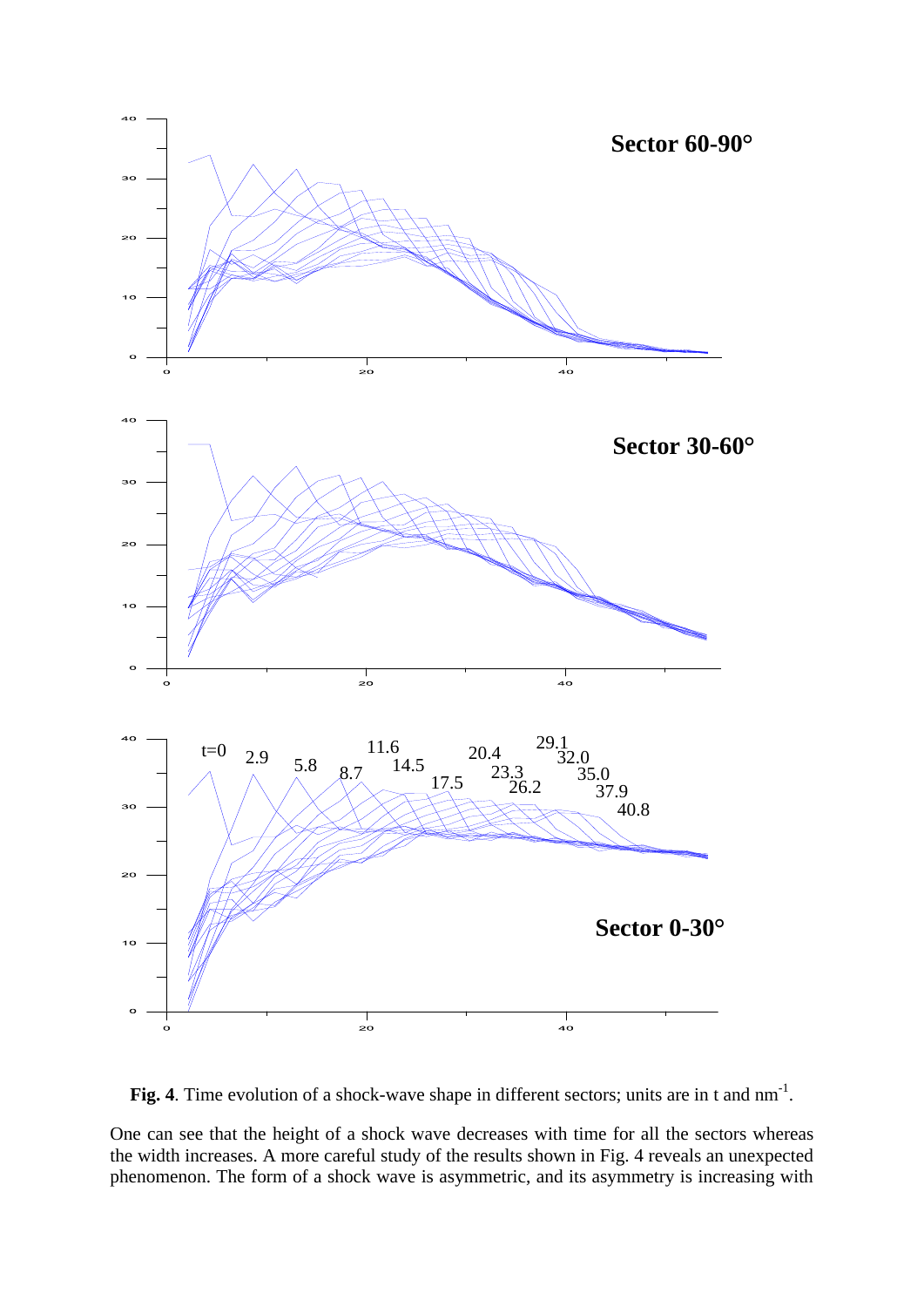time. The impression is such as if the shock wave disintegrated, at least, into two parts (see Fig. 4, sector  $0-30^\circ$ , time 37.9 and 40.8, where this process is the most pronounced). It should be emphasized that the disintegration starts from the very beginning of forming the shock wave (Fig. 5).



Fig. 5. Time evolution of shock-wave shape,  $t = 0 - 5$ . Sector 0-30<sup>o</sup>, units are in nm<sup>-1</sup>.

## **4. Discussion**

In the classical books on nonlinear waves [e.g. 9-11] sometimes it is said that the simplest nonlinear equation, which describes the motion of a curve  $u = u(x)$  parallel to the  $x - axis$ ,

 $u_t + u u_x = 0$ 

has two generalizations; the Burgers equation, a dissipative generalization,

 $u_t + u u_x = \alpha u_{xx}$ ,

and the Korteweg-de Vries (KdV) equation, a dispersive generalization,

 $u_t + u u_x + \beta u_{xxx} = 0$ .

Here  $\alpha$  defines the dynamical viscosity, and  $\beta$  characterizes the dispersion in a system.

It is assumed that the Burgers equation takes place in the systems where diffusion dominates (dissipative systems) whereas the KdV equation occurs in the dispersing medium without energy dissipation. As a rule, in mechanics the structure of shock waves is analyzed on the basis of the Burgers equation. For studying solitary waves which were discovered by John Scott Russell in 1834 as shallow water waves in a narrow channel, one uses the KdV equation. Russell has established some properties of the solitary waves among them the following ones are of interest to our results. They are: velocity constancy of a separated wave and disintegration of a rather large solitary wave into two and more solitary waves; a smaller wave is moving with a lesser velocity.

Molecular dynamics does not know properties of a medium in which a shock wave is propagating beforehand; it knows only the interparticle potential, so it has no prejudice in favor of one or another equation. It seems that our results are better consistent with the KdV equation and its solutions than with the Burgers equation. However, the only solutions of the KdV equation are cnoidal and solitary waves and therefore the KdV equation is unable